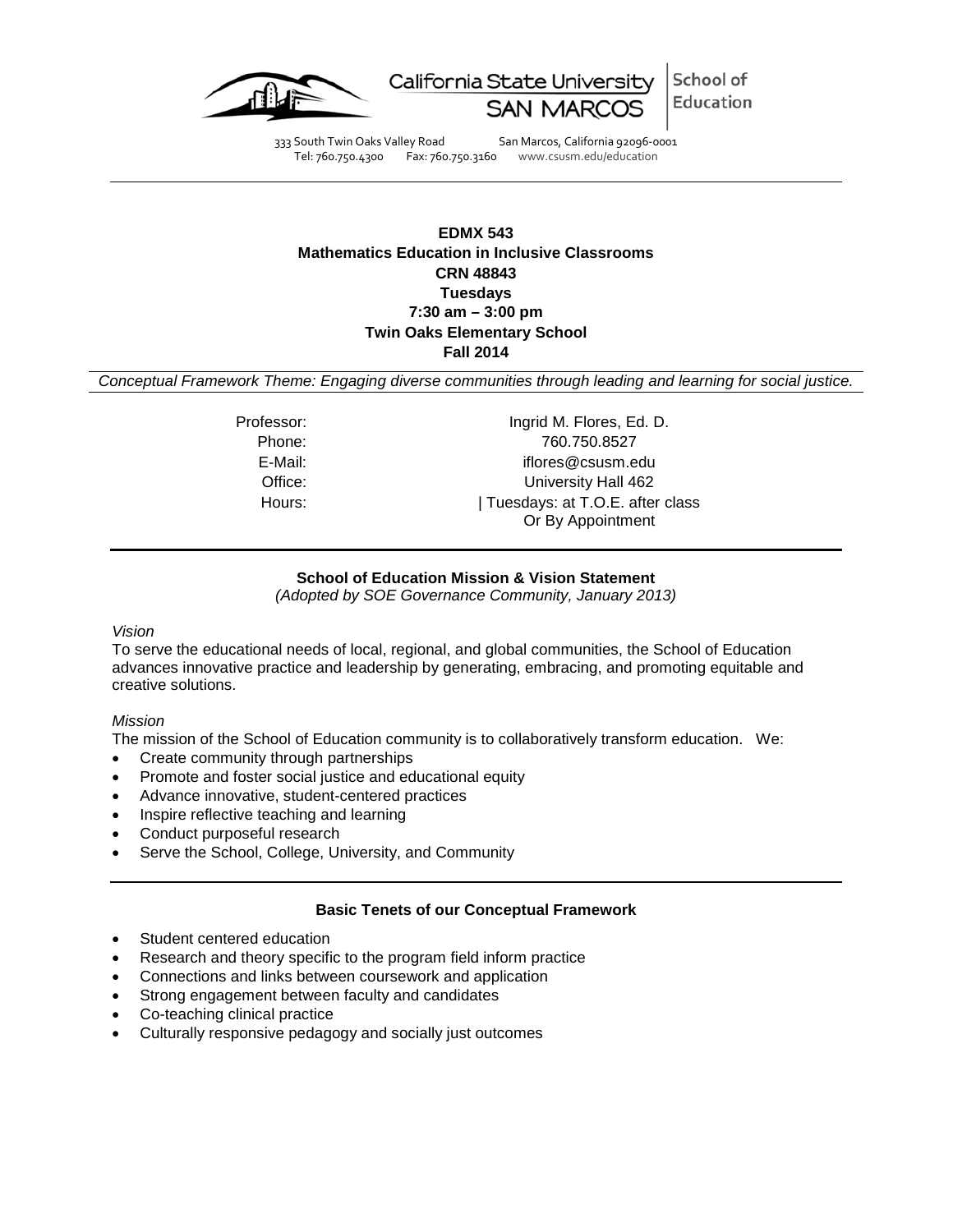# **Table of Contents**

| Reading Accountability/Book Club: Demonstrating Evidence of Understanding (25%) - Individual  8 |  |
|-------------------------------------------------------------------------------------------------|--|
| Assessing Problem-Solving: Student Math Interviews (20%) - Individual Write-ups  8              |  |
| Mathematical Lesson Design: Teaching Through Problem Solving (20%) - In Small Collaborative     |  |
|                                                                                                 |  |
| Mathematics Learning Activity/Learning Centers- In Small Collaborative Groups: (20%) 9          |  |
|                                                                                                 |  |
|                                                                                                 |  |
|                                                                                                 |  |
|                                                                                                 |  |
|                                                                                                 |  |

# **COURSE DESCRIPTION**

<span id="page-1-0"></span>Focuses on the scope and sequence of mathematics in the K-12 curriculum, mathematics instructional methods, materials, and assessment. Additional emphasis is provided on assessing student mathematical thinking and developmentally appropriate instructional practices. Methods of cross-cultural language and academic development and strategies for accommodating learners with special educational needs in assessment and instruction are integrated into the course. *Requires participation and observation in public school programs.*

## **Course Prerequisites**

<span id="page-1-3"></span><span id="page-1-2"></span><span id="page-1-1"></span>Admission to the Multiple Subject Teacher Credential Program is a prerequisite.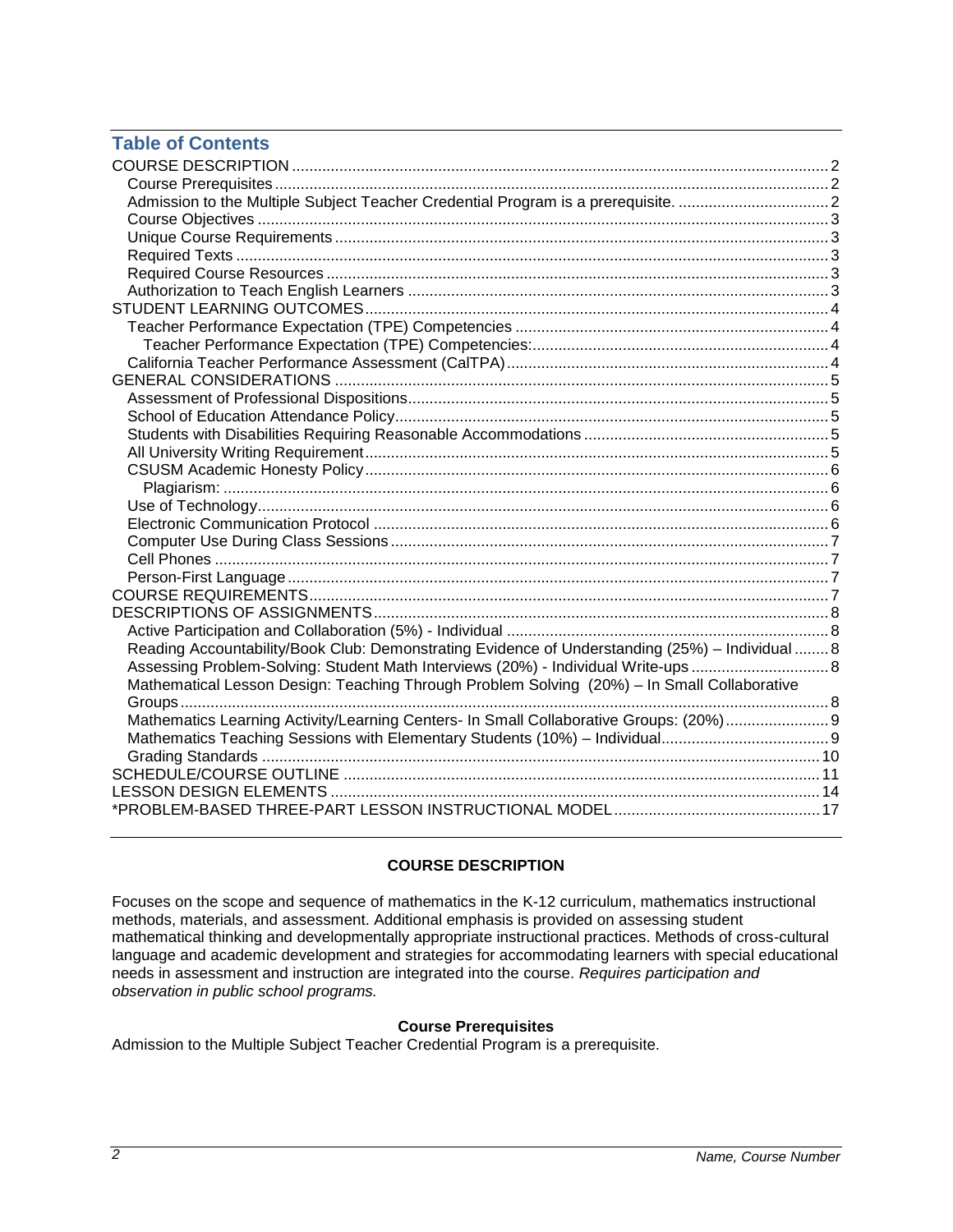## **Course Objectives**

- 1. Using differentiated reading response formats, teacher candidates will demonstrate ongoing evidence of good depth of understanding and application to the classroom of elementary mathematics content from weekly assigned readings and/or responses to prompts provided by the instructor related to assigned readings and/or current issues in mathematics.
- 2. Using the interview process to apply the pedagogical content knowledge that is being learned in the course, teacher candidates will provide evidence of their ability to use inquiry for assessment purposes by focusing on students' thinking about mathematics to better understand elementary level students with different understandings.
- 3. By merging theory and practice in order to enable their future students to understand a mathematical topic and make connections among ideas related to this topic, teacher candidates will participate in the design, construction, and presentation of a student-centered mathematical lesson plan activity that is: reform-minded, hands-on, cognitively challenging, contains differentiated instruction, and focuses on students' mathematical thinking.
- 4. By engaging in problem-solving contexts and assessing student problem solving, candidates will learn about, identify, and select quality-learning experiences for all children that promote mathematical I inquiry and conceptual development.
- 5. Candidates will demonstrate understanding and application of the Common Core State Standards for Mathematics and the varieties of expertise that mathematics educators at all levels should seek to develop in all their students including English Learners, struggling learners, and learners with special needs.
- 6. Teacher candidates will participate in coursework that leads to preparation for engaging in and completing Teaching Performance Assessment (TPA) and Teaching Performance Expectations (TPEs) tasks.

## **Unique Course Requirements**

<span id="page-2-0"></span>Students will be required to have access to children in a grade K-6 for the purpose of conducting a series of math interviews to learn about how children think and problem solve and for implementing and videotaping a math learning activity.

## **Required Texts**

- <span id="page-2-1"></span>• Van De Walle, J. A., Karp, K. S., & Bay-Williams, J. M. (2013). *Elementary and middle school mathematics: Teaching developmentally* (8th ed). Boston: Pearson. ISBN: 978-0-13-261226-5
- Web site for Blackline Masters suggested in the course text: [http://wps.ablongman.com/ab\\_vandewalle\\_math\\_6/54/13858/3547876.cw/index.html](http://wps.ablongman.com/ab_vandewalle_math_6/54/13858/3547876.cw/index.html)

## **Required Course Resources**

- <span id="page-2-2"></span>• California Department of Education (2010). *California's Common Core State Standards for Mathematics*. Sacramento. CDE: Author <http://www.cde.ca.gov/be/st/ss/documents/ccssmathstandardaug2013.pdf>
- California Department of Education (2013). Draft *mathematics framework for California public schools, kindergarten through grade twelve*. Sacramento, CA: Author. <http://www.cde.ca.gov/ci/ma/cf/draft2mathfwchapters.asp>

## **Authorization to Teach English Learners**

<span id="page-2-3"></span>This credential program has been specifically designed to prepare teachers for the diversity of languages often encountered in California public school classrooms. The authorization to teach English learners is met through the infusion of content and experiences within the credential program, as well as additional coursework. Candidates successfully completing this program receive a credential with authorization to teach English learners.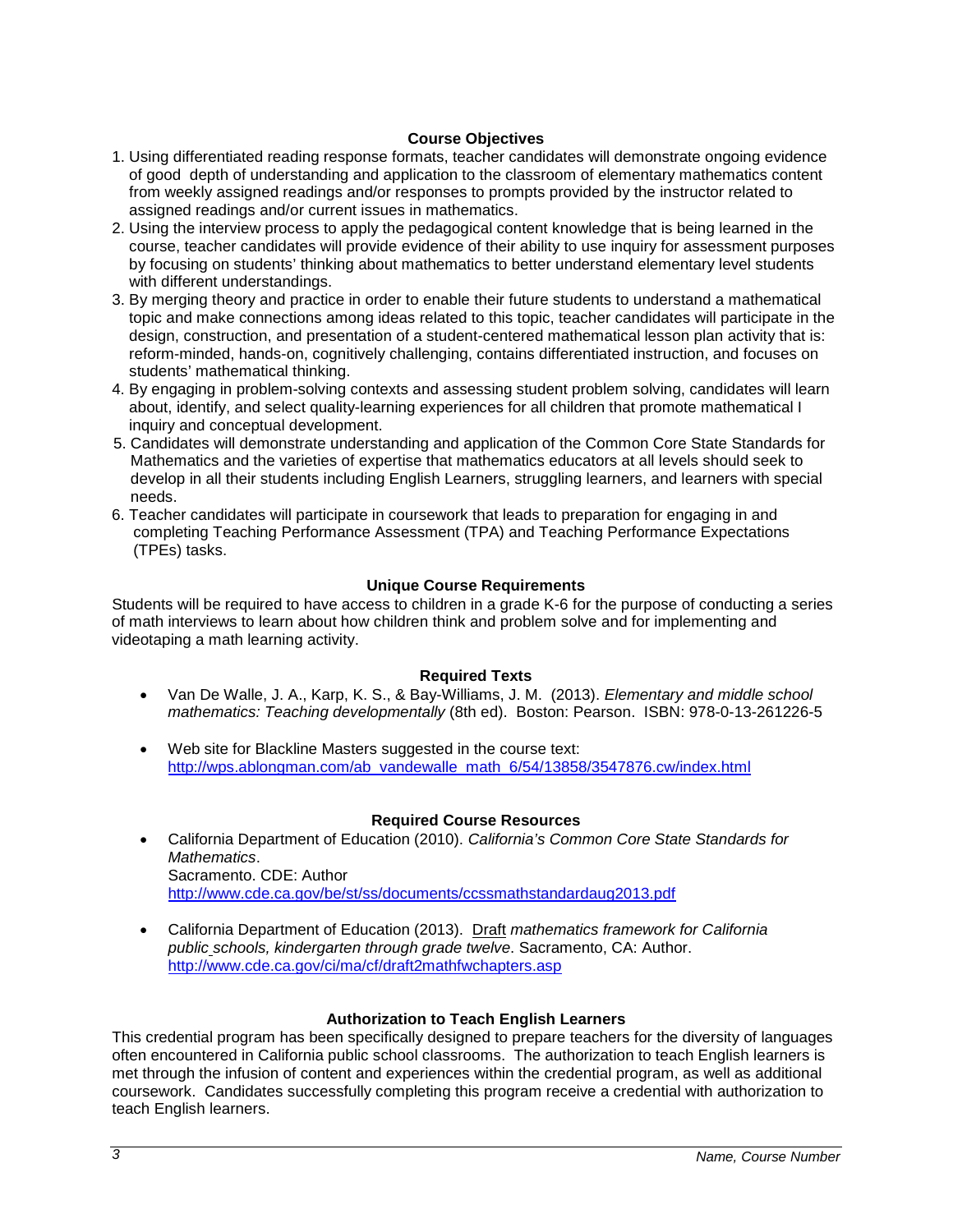## <span id="page-3-0"></span>*(Approved by CCTC in SB 2042 Program Standards, August 02)* **STUDENT LEARNING OUTCOMES**

## **Teacher Performance Expectation (TPE) Competencies**

<span id="page-3-1"></span>The course objectives, assignments, and assessments have been aligned with the CTC standards for the Multiple Subject Credential. This course is designed to help teachers seeking a California teaching credential to develop the skills, knowledge, and attitudes necessary to assist schools and district in implementing effective programs for all students. The successful candidate will be able to merge theory and practice in order to realize a comprehensive and extensive educational program for all students. You will be required to formally address the following TPEs in this course:

## <span id="page-3-2"></span>**Teacher Performance Expectation (TPE) Competencies:**

## **Primary Emphases**:

- TPE 1a-Subject Specific Pedagogical Skills for MS Teaching (Mathematics)
- TPE 2-Monitoring Student Learning During Instruction

## **Secondary Emphases**:

- TPE 3-Interpretation and Use of Assessments
- TPE 4-Making Content Accessible
- TPE 5-Student Engagement
- TPE 6a-Developmentally Appropriate Practices in Grades K-3
- TPE 6b-Developmentally Appropriate Practices in Grades 4-8
- TPE 6d- Developmentally Appropriate Teaching Practices for Special Education: Teaching the Special Education Population in the General Education Environment
- TPE 7-Teaching English Learners
- TPE 8-Learning About Students
- TPE 9-Instructional Planning
- TPE 10-Instructional Time
- TPE 11-Social Environment
- TPE 13-Professional Growth

## **California Teacher Performance Assessment (CalTPA)**

<span id="page-3-3"></span>Beginning July 1, 2008 all California credential candidates must successfully complete a state-approved system of teacher performance assessment (TPA), to be embedded in the credential program of preparation. At CSUSM this assessment system is called the CalTPA or the TPA for short.

To assist your successful completion of the TPA, a series of informational seminars are offered over the course of the program. TPA related questions and logistical concerns are to be addressed during the seminars. Your attendance to TPA seminars will greatly contribute to your success on the assessment.

Additionally, SOE classes use common pedagogical language, lesson plans (lesson designs), and unit plans (unit designs) in order to support and ensure your success on the TPA and more importantly in your credential program.

<span id="page-3-4"></span>The CalTPA Candidate Handbook, TPA seminar schedule, and other TPA support materials can be found on the SOE website: <http://www.csusm.edu/education/CalTPA/ProgramMaterialsTPA.html>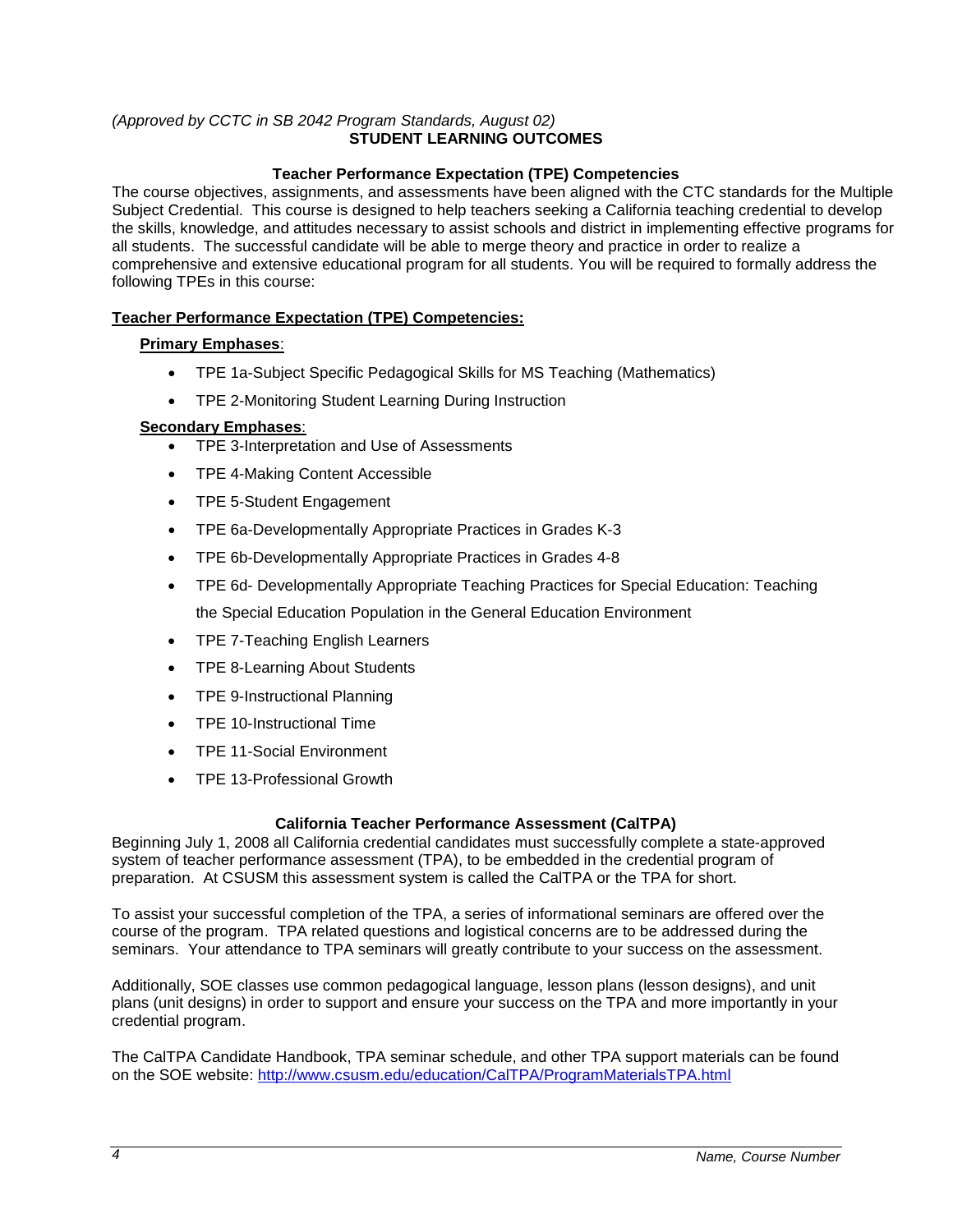## **GENERAL CONSIDERATIONS**

#### **Assessment of Professional Dispositions**

<span id="page-4-0"></span>Assessing a candidate's dispositions within a professional preparation program is recognition that teaching and working with learners of all ages requires not only specific content knowledge and pedagogical skills, but positive attitudes about multiple dimensions of the profession. The School of Education has identified six dispositions – social justice and equity, collaboration, critical thinking, professional ethics, reflective teaching and learning, and life-long learning—and developed an assessment rubric. For each dispositional element, there are three levels of performance - *unacceptable*, *initial target*, and *advanced target*. The description and rubric for the three levels of performance offer measurable behaviors and examples.

The assessment is designed to provide candidates with ongoing feedback for their growth in professional dispositions and includes a self-assessment by the candidate. The dispositions and rubric are presented, explained and assessed in one or more designated courses in each program as well as in clinical practice. Based upon assessment feedback candidates will compose a reflection that becomes part of the candidate's Teaching Performance Expectation portfolio. Candidates are expected to meet the level of *initial target* during the program.

#### **School of Education Attendance Policy**

<span id="page-4-1"></span>Due to the dynamic and interactive nature of courses in the School of Education, all candidates are expected to attend all classes and participate actively. At a minimum, candidates must attend more than 80% of class time, or s/he may not receive a passing grade for the course at the discretion of the instructor. Individual instructors may adopt more stringent attendance requirements. Should the candidate have extenuating circumstances, s/he should contact the instructor as soon as possible. *(Adopted by the COE Governance Community, December, 1997).*

For this class, if you miss one class session or are late (or leave early) more than two sessions, you cannot receive a grade of "A" and your highest possible grade is a "B". If you miss two class sessions, your highest possible grade is a "C+". **Attendance will be taken at each class session.**

If possible, please discuss with the instructor any extenuating circumstances that will cause you to miss class prior to your absence. Absence is no excuse for not turning in assignments, as they may be sent electronically (e-mail) to the instructor if an absence arises or is anticipated. Please ensure that e-mailed assignments are sent by the start of the class session that the assignment is due. **NOTE: With very few exceptions, late assignments will not be accepted.**

#### **Students with Disabilities Requiring Reasonable Accommodations**

<span id="page-4-2"></span>Candidates with disabilities who require reasonable accommodations must be approved for services by providing appropriate and recent documentation to the Office of Disable Student Services (DSS). This office is located in Craven Hall 4300, and can be contacted by phone at (760) 750-4905, or TTY (760) 750-4909. Candidates authorized by DSS to receive reasonable accommodations should meet with their instructor during office hours or, in order to ensure confidentiality, in a more private setting.

#### **All University Writing Requirement**

<span id="page-4-4"></span><span id="page-4-3"></span>In keeping with the All-University Writing Requirement, all 3-unit courses must have a writing component of at least 2,500 words (approximately 10 pages), which can be administered in a variety of ways. Writing requirements for this course will be met as described in the various assignments. A lesson plan, a mathematical learning activity write-up, reading responses, and student math interview reports will be used to meet the writing requirement in this course.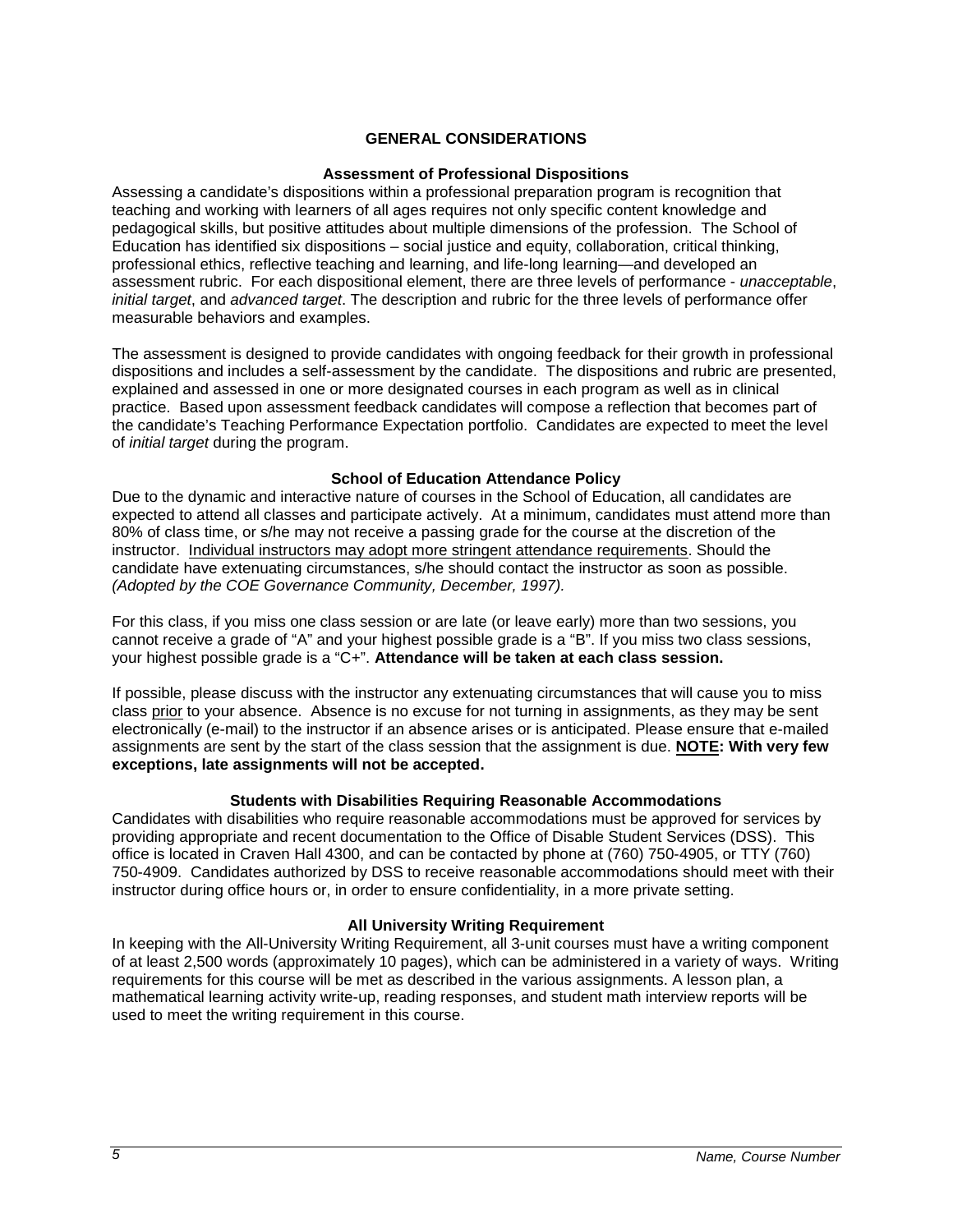## **CSUSM Academic Honesty Policy**

"Students will be expected to adhere to standards of academic honesty and integrity, as outlined in the Student Academic Honesty Policy. All written work and oral presentation assignments must be original work. All ideas/materials that are borrowed from other sources must have appropriate references to the original sources. Any quoted material should give credit to the source and be punctuated with quotation marks.

Students are responsible for honest completion of their work including examinations. There will be no tolerance for infractions. If you believe there has been an infraction by someone in the class, please bring it to the instructor's attention. The instructor reserves the right to discipline any student for academic dishonesty in accordance with the general rules and regulations of the university. Disciplinary action may include the lowering of grades and/or the assignment of a failing grade for an exam, assignment, or the class as a whole."

Incidents of Academic Dishonesty will be reported to the Dean of Students. Sanctions at the University level may include suspension or expulsion from the University.

#### <span id="page-5-0"></span>**Plagiarism:**

As an educator, it is expected that each candidate will do his/her own work, and contribute equally to group projects and processes. Plagiarism or cheating is unacceptable under any circumstances. If you are in doubt about whether your work is paraphrased or plagiarized see the Plagiarism Prevention for Students website [http://library.csusm.edu/plagiarism/index.html.](http://library.csusm.edu/plagiarism/index.html) If there are questions about academic honesty, please consult the University catalog.

#### **Use of Technology**

<span id="page-5-1"></span>Candidates are expected to demonstrate competency in the use of various forms of technology (i.e. word processing, electronic mail, Moodle, use of the Internet, and/or multimedia presentations). Specific requirements for course assignments with regard to technology are at the discretion of the instructor. Keep a digital copy of all assignments for use in your teaching portfolio. All assignments will be submitted online, and some will be submitted in hard copy as well. Details will be given in class. You must use your

Moodle and campus email accounts for this class. The best way to contact me is by e-mail.

#### **Electronic Communication Protocol**

<span id="page-5-2"></span>Electronic correspondence is a part of your professional interactions. If you need to contact the instructor, e-mail is often the easiest way to do so. It is my intention to respond to all received e-mails in a timely manner. Please be reminded that e-mail and on-line discussions are a very specific form of communication, with their own nuances and etiquette. For instance, electronic messages sent in all upper case (or lower case) letters, major typos, or slang, often communicate more than the sender originally intended. With that said, please be mindful of all e-mail and on-line discussion messages you send to your colleagues, to faculty members in the School of Education, or to persons within the greater educational community. All electronic messages should be crafted with professionalism and care. Things to consider:

- Would I say in person what this electronic message specifically says?
- How could this message be misconstrued?
- Does this message represent my highest self?
- Am I sending this electronic message to avoid a face-to-face conversation?

<span id="page-5-3"></span>In addition, if there is ever a concern with an electronic message sent to you, please talk with the author in person in order to correct any confusion.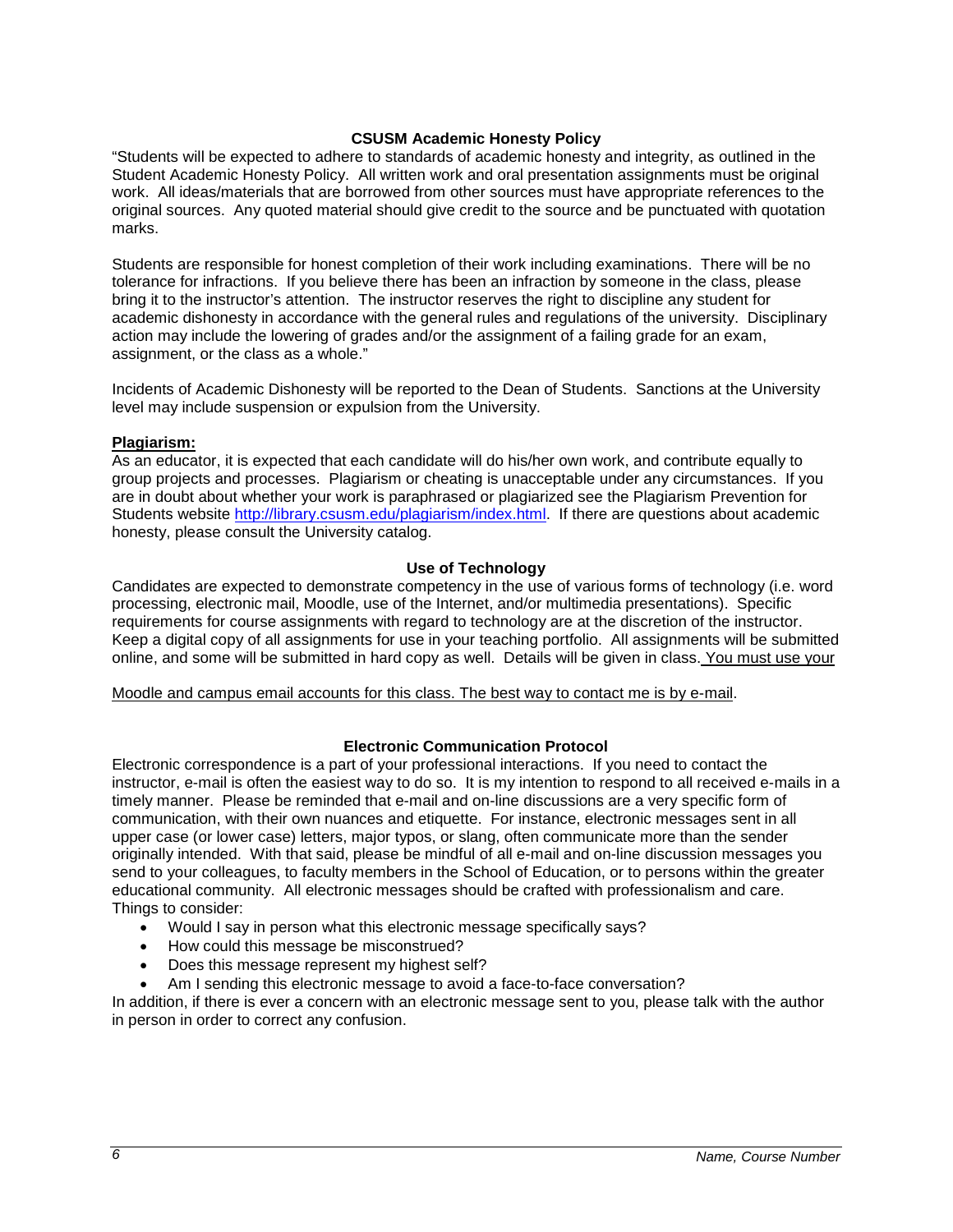#### **Computer Use During Class Sessions**

You are welcome to use a laptop computer in class when working on class assignments, for example. However, you will need to save checking email or other personal computer use for time outside of class. Most students find it disruptive when they are focusing on class activities or listening to presentations and can hear keyboarding in the classroom. When the instructor or your cohorts are speaking or when class activities are in proceeding, your computer will not be in use. Your kind consideration is greatly appreciated by all!

## **Cell Phones**

<span id="page-6-0"></span>Please turn off your cell phone before the start of each class. In addition, there will be no texting during class. It is unprofessional for teachers to use their cell phone during meetings with peers or during professional development activities (our class is considered professional development!)

#### **Person-First Language**

<span id="page-6-1"></span>Use "person-first" language in all written and oral assignments and discussions (e.g., "student with autism" rather than "autistic student"). Disabilities are not persons and they do not define persons, so do not replace person-nouns with disability-nouns. Further, emphasize the person, not the disability, by putting the person-noun first.

## **COURSE REQUIREMENTS**

<span id="page-6-2"></span>Each written assignment is expected to have a clear organizational presentation and be free of grammar, punctuation and spelling errors. There will be a reduction in points for the above-mentioned errors. Late assignments will not be accepted, unless extenuating circumstances can be properly substantiated. Prepare carefully for class, be ready to discuss readings and assignments thoughtfully, and actively participate in all class activities. Note the Description of Exemplary Students in this syllabus (p. 8).

|    |                                                                                                                                           | <b>Total % of Course</b> |
|----|-------------------------------------------------------------------------------------------------------------------------------------------|--------------------------|
|    | 1. Active Participation and Collaboration (all or nothing credit given)                                                                   | 5%                       |
| 2. | Math Book Club: Reading Accountability based on differentiated responses.<br>Also, online forums, reflections, and other class activities | 25%                      |
|    | 3. Assessing Problem-Solving: Student Math Interviews                                                                                     | <b>20%</b>               |
|    | 4. Mathematical Lesson Design                                                                                                             | 20%                      |
| 5. | Mathematics Learning Activity and Implementation                                                                                          | 20%                      |
|    | 6. Mathematics Teaching Sessions with TOE Students                                                                                        | 10%                      |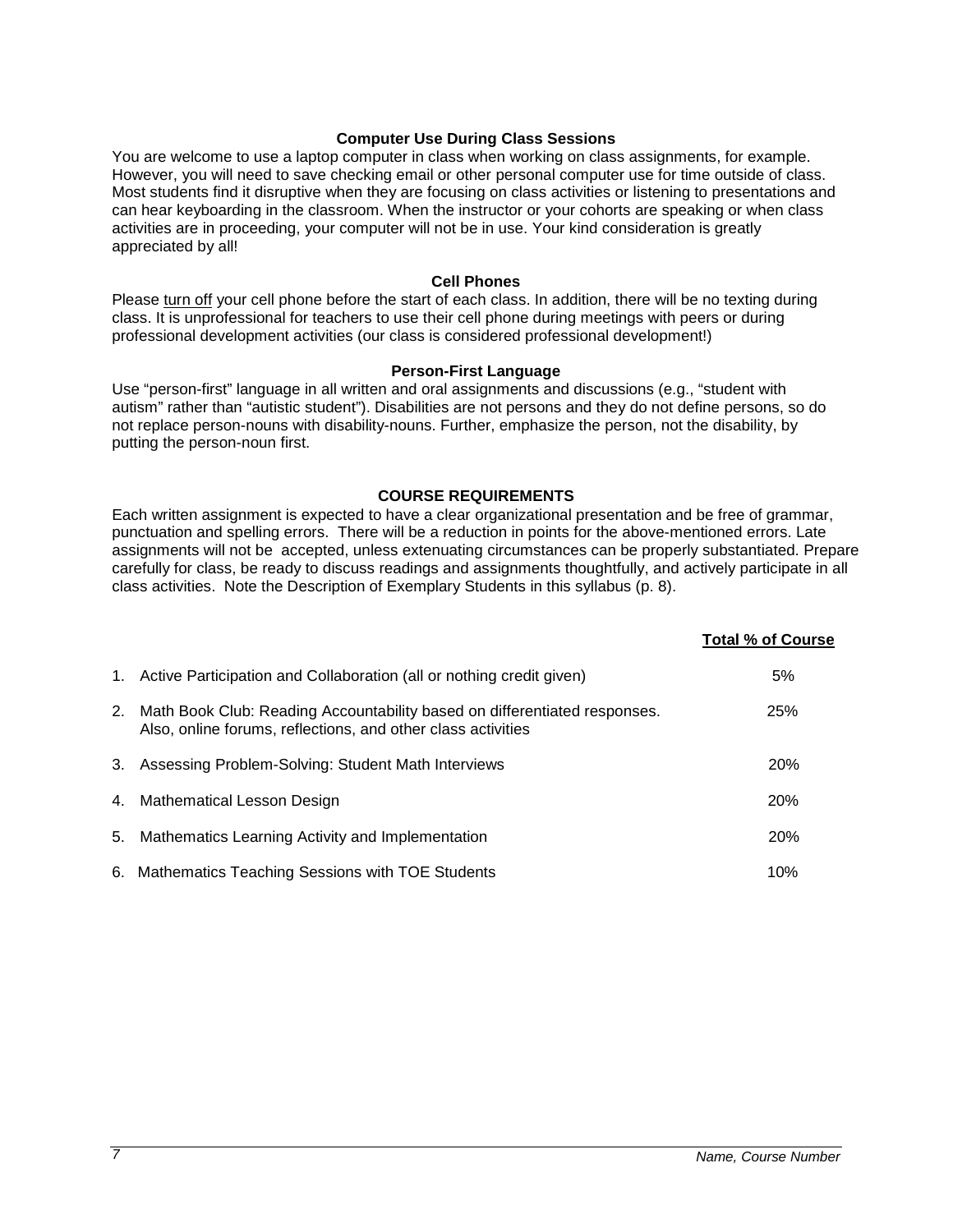## **DESCRIPTIONS OF ASSIGNMENTS**

<span id="page-7-0"></span>The relative weight for each assignment is indicated as a percentage of the total course grade. *Detailed assignment guidelines and scoring rubrics will be provided for course assignments. The course calendar/topics schedule is attached to this syllabus and provides due dates for assignments.*

## **Active Participation and Collaboration (5%) - Individual**

<span id="page-7-1"></span>Defined as actively engaging and contributing in all class discussions and activities, students will be evaluated daily. You are expected to actively participate in discussions, group work, presentations, and hands-on activities throughout the course. A positive professional disposition includes a willingness to consider and discuss new ideas objectively and to exhibit curiosity, perseverance and seriousness about improving oneself as a teacher. All students are expected to exhibit professional behavior and demeanor at all times. All or nothing credit is given for this course component.

- <span id="page-7-2"></span>**Reading Accountability/Book Club: Demonstrating Evidence of Understanding (25%) – Individual** Each week students will :
- 1. Choose one chapter each week from the assigned readings and provide evidence of having read and understood the content of the chosen chapter. You may choose to demonstrate your knowledge of **ALL** the Big Ideas contained in the reading by preparing a graphic organizer, a concept map, a bulleted list, drawings, or another method of your choice. The complete list of choices is located in a Moodle course folder to be highlighted by the course instructor. Note: regardless of which method you choose to represent your learning, **ALL** key concepts in the reading must be represented.
- 2. Reflection papers will also be related to self-assessment and other course-related activities and assignments designed for students to demonstrate their understanding of the text and other readings per the instructor's guidelines.

#### **Assessing Problem-Solving: Student Math Interviews (20%) - Individual Write-ups**

<span id="page-7-3"></span>You will conduct two different student interviews based on questions provided in class. Each interview is worth 10 points. For each interview, you will pose mathematical problems to any one student at a predetermined grade level. The purpose is to get you to begin thinking about students' mathematical understanding, to learn how to effectively pose questions, interpret the meaning of students' responses, and to provide you with an opportunity to interact with students. For each interview, you need to submit a report of no more than two pages (11" font, line spacing of 1.5). Please include the child's written work. You may work with a peer in the interviewing process, but each needs to write his/her own report. The following two documents can be found in the *Course Documents and Resources* folder in Moodle: *Interviewing Guidelines* and *Student Math Interviews*.

## <span id="page-7-4"></span>**Mathematical Lesson Design: Teaching Through Problem Solving (20%) – In Small Collaborative Groups**

The purpose of this assignment is to help you learn how to design effective problem-based mathematical activities and lessons and to provide an opportunity for you to practice teaching mathematics. Working in small groups of 2-3 members, your team will design one **student-centered** standards-based lesson (approximately 25-30 minutes in length) that you will present in your cohort class according to the course schedule of topics located in this syllabus. Please avoid teacher directed lessons.

In your lesson, you must focus on problem-based activities, and the lesson must be differentiated. Your lesson activity must be reform-minded, hands-on, cognitively challenging, contain differentiated instruction, focus on students' mathematical thinking, AND provide the opportunity for you to gather evidence of student learning (i.e., student work that you can assess) if you were to implement the lesson in a practicum classroom. Pease ensure that your lesson design is based on problem-solving strategies and **not** on procedural mechanics or math "worksheets".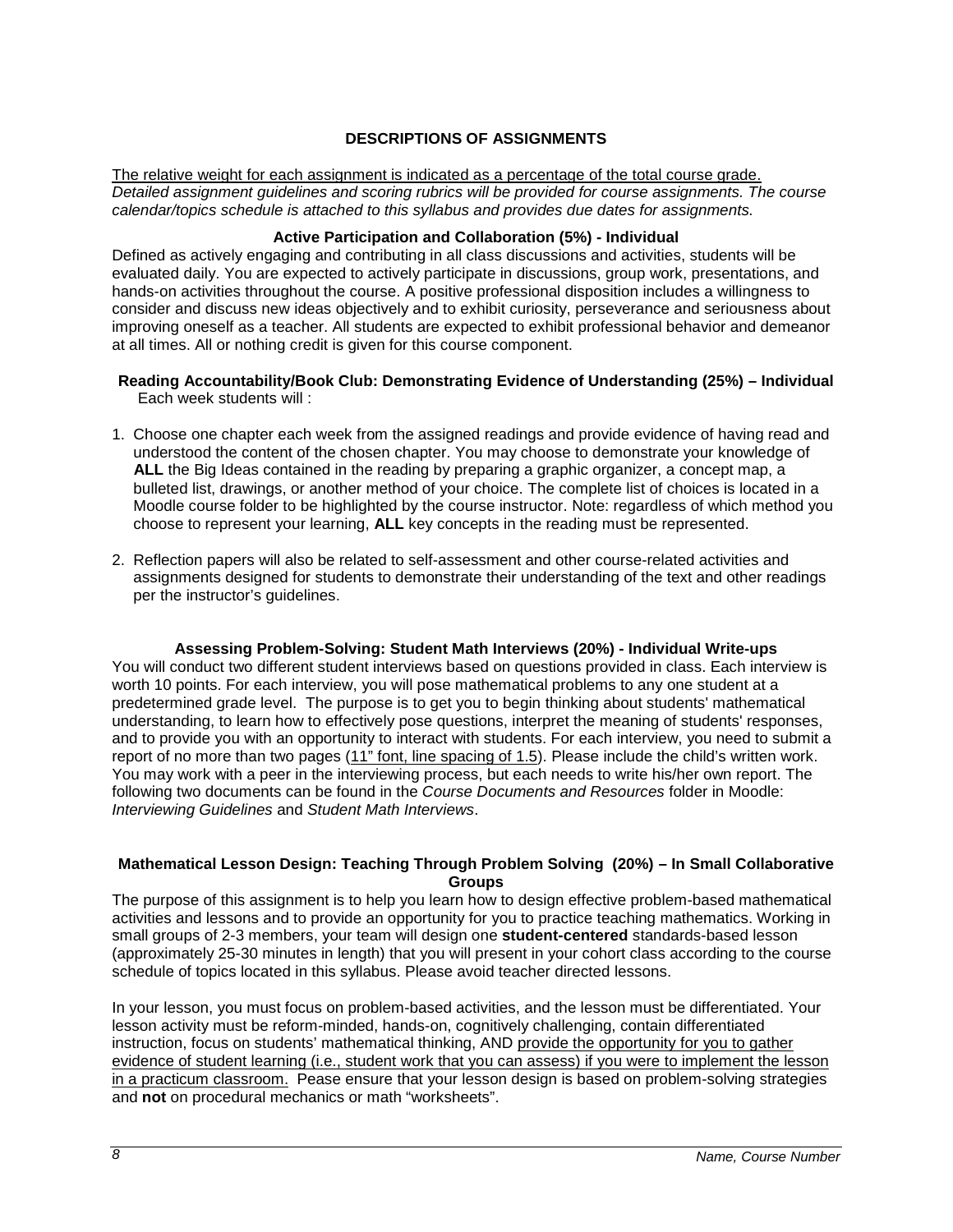**NOTE: NO Bingo games or candy manipulatives for your lesson activity**! *You will present your lesson to the cohort according to the course* **schedule.** More specific details and guidelines will be given in class. The lesson design template is attached to this syllabus.

## **Mathematics Learning Activity/Learning Centers- In Small Collaborative Groups: (20%)**

<span id="page-8-0"></span>The purpose of this assignment is to provide you with opportunities to (1) experience teaching a math activity in a small group setting, (2) practice questioning skills and strategies to engage all students, (3) reflect on student learning and adjust teaching accordingly.

You will be assigned to a group of 3-4 class members, and the group will choose a specific chapter in the course text as well decide **which grade level each member** will concentrate on. **Each member** will select **one** activity from the chapter to teach to small groups in our class in the form of learning centers. Choose activities that help the class understand the big ideas in the chapter and that demonstrate various instructional strategies.

Once you have written your MLA, you should practice it with at least 2 elementary students before presenting it to your peers. This practice will help you make any needed adjustments/amendments before allowing access of your lesson to your peers. Presentation to peers will be according to the Course Schedule in this syllabus (pp. 12-13).

On the day of presentation to your peers **(5%)**, each individual activity should take about 10 minutes. If the activity in the text is too short or too long, you need to adapt it to fit the timeframe. The activity should be planned and/or adapted to show evidence of higher-order thinking and conceptual understanding. Your goal is to engage your peer teacher candidates in advancing their understanding of the key ideas, frameworks, and effective teaching strategies in the chapters.

**A detailed write-up of the activity (10%)** should include your name, an activity title, grade level, gradelevel state content standards, learning objective(s), materials, a description of the activity, teaching tips for your activity, and instructional differentiation for: one EL, one SPED, and one accelerated learner. Post your write-up to the appropriate forum link on Moodle (TBA) where all of your cohorts' MLA will be available for your future teaching.

This assignment has 2 additional components and will be completed with your group members:

- **1.** Chapter Presentation: Your group will put together a *10-minute* PPT presentation about the chapter, highlighting instructional strategies, models, sample types of problems, and the features that you will be demonstrating in your learning center activities. Give an overview presentation do not present every piece of information. You must adhere to your 10-minute time limit!
- 2. Each member will write a one-page reflection (due 1 week after you have taught your activity to a small group of elementary students). The reflection should describe the effectiveness of your individual math activity. To what extent were all of your learners able to complete the activity (making content accessible) and how did you know? What worked and what didn't (student engagement)? In what ways did you modify the activity and why? What was the level of thinking in the activity? How were you able to assess their understanding? How would you modify the activity the next time? *Please submit a hard copy of your reflection to the course instructor.* **(5%).**

## **Mathematics Teaching Sessions with Elementary Students (10%) – Individual**

<span id="page-8-1"></span>Authentic math teaching experiences with elementary students is essential to your professional development as an effective teacher of mathematics. Teaching practice will also prepare you for teaching mathematics in your clinical practice classrooms. In session 7 of the course, you will engage in short mathematics teaching sessions with small groups of lower elementary students (e.g.,  $2^{nd}$  and/or  $3^{rd}$ graders) at TOE. More details and guidelines will be provided in class and on the course Moodle.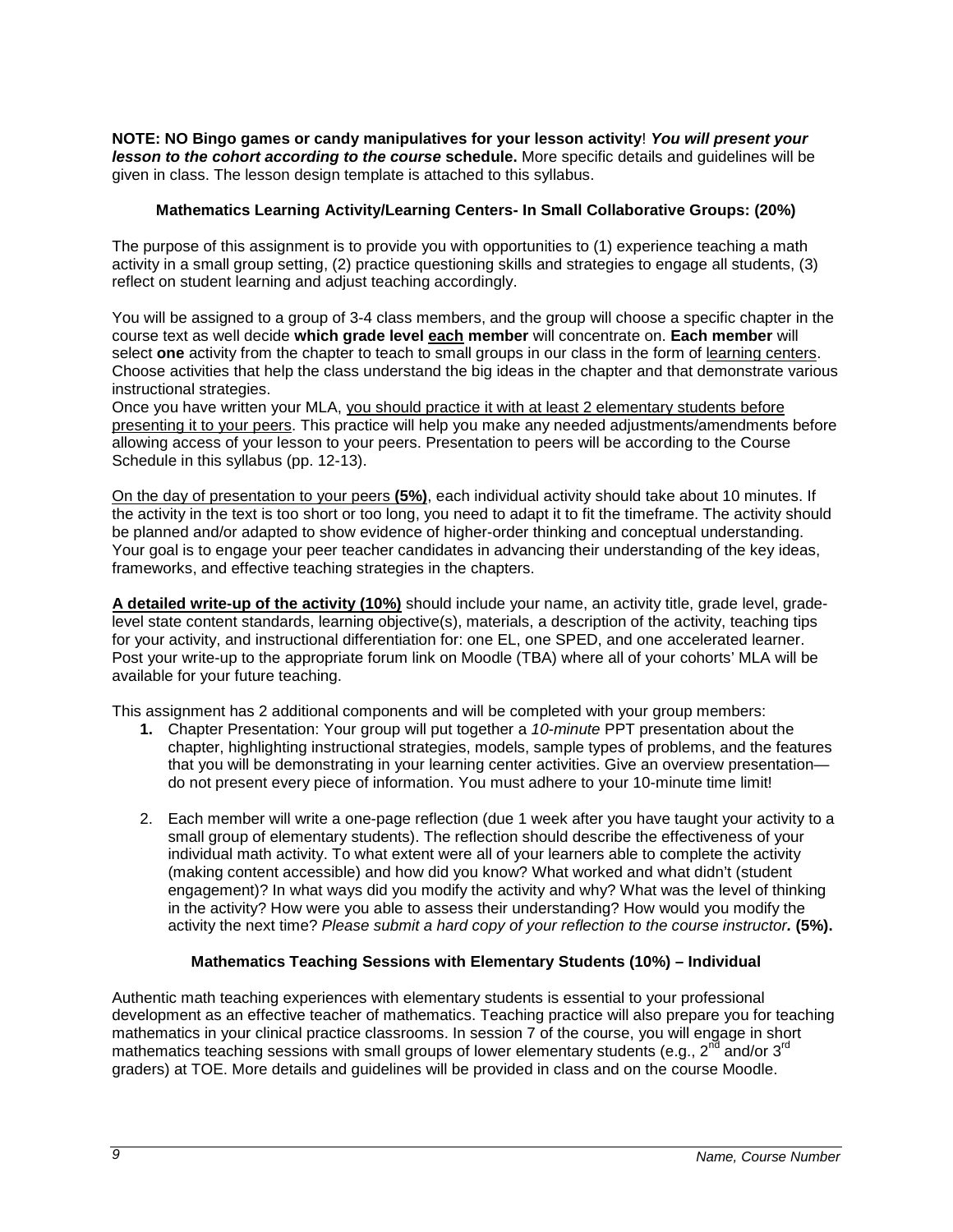## **Grading Standards**

<span id="page-9-0"></span>

| Grades for this course will be based on the following grading scale: |                                                           |                                                                                              |                                |  |
|----------------------------------------------------------------------|-----------------------------------------------------------|----------------------------------------------------------------------------------------------|--------------------------------|--|
|                                                                      |                                                           | $A = 93\% - 100\%$ $A = 90\% - 92\%$ $B + = 87\% - 89\%$ $B = 83\% - 86\%$ $B = 80\% - 82\%$ |                                |  |
|                                                                      |                                                           |                                                                                              |                                |  |
|                                                                      | $C_+ = 77\% - 79\%$ $C = 73\% - 76\%$ $C_- = 70\% - 72\%$ |                                                                                              | $D = 60\% - 69\%$ F = below 60 |  |

## **Exemplary "A" Students:**

- Demonstrate serious commitment to their learning, making full use of the learning opportunities available and searching out the implications of their learning for future use.
- Complete all assignments thoroughly and thoughtfully toward the goal of developing in-depth math projects.
- Make insightful connections between all assignments and their developing overall understanding of mathematical concepts; they continually question and examine concepts in a genuine spirit of inquiry.
- **Show a high level of achievement of course goals.**

## **"B" Students:**

- **Simply comply with the course requirements and expectations.**
- **Complete all assignments, usually thoroughly and thoughtfully.**<br> **Complete assignments to their developing overall unders**
- Usually connect assignments to their developing overall understanding of mathematical concepts; may be satisfied with accepting their learning as it is received without deeply examining concepts or seeking a higher level of understanding.
- **Show reasonable achievement of course goals.**

**Remember! You are required to maintain a B average (3.0 GPA) in your teacher education courses to receive a teaching credential in the State of California.**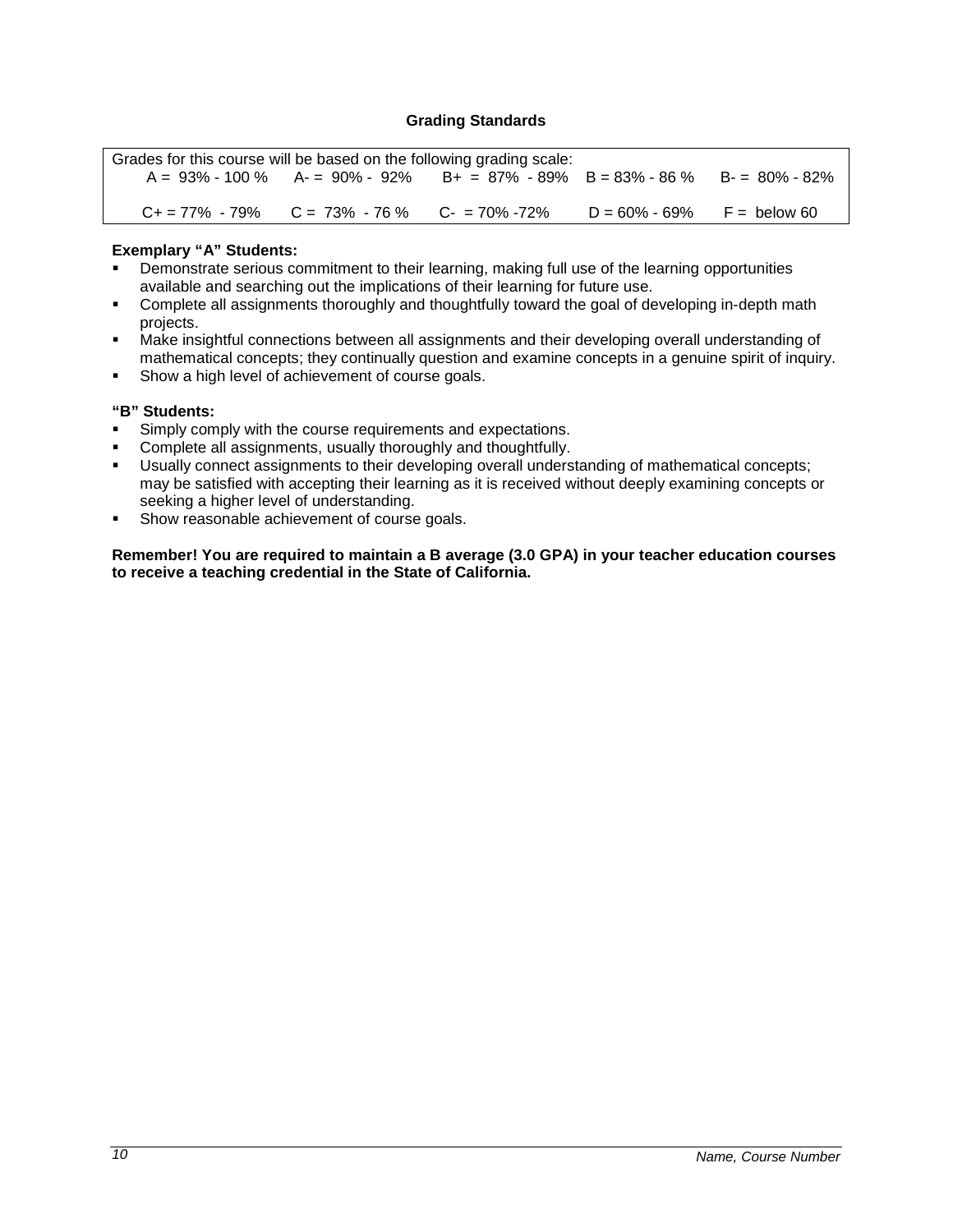# **SCHEDULE/COURSE OUTLINE**

<span id="page-10-0"></span>

| <b>DATE</b> | <b>EDMX 543 COURSE</b>                                     | <b>COURSE TEXT READINGS</b>                     |
|-------------|------------------------------------------------------------|-------------------------------------------------|
|             | SCHEDULE/TOPICS/ASSIGNMENTS                                |                                                 |
| Session     | <b>Introduction to Mathematics Education</b>               | 1. Teaching Mathematics in the 21 <sup>st</sup> |
|             | What does it mean to "do mathematics"? (Big picture)       | Century                                         |
| 8/26/14     | Characteristics of Effective Classrooms: Overview of       |                                                 |
|             | Instructional                                              | 2 - Exploring What It Means to                  |
|             | Practices                                                  | Know and                                        |
|             | Developing understanding-How do kids learn?                | Do Mathematics                                  |
|             | Problem solving in the mathematics classroom               |                                                 |
|             | <b>Unpacking the standards:</b>                            |                                                 |
|             | - Common Core Content Standards (CCCS) for                 |                                                 |
|             | <b>Mathematics</b>                                         |                                                 |
|             | - Mathematics Framework for CA Public Schools              |                                                 |
|             | (Draft)                                                    |                                                 |
| Session     | <b>Building a Math Learning Community</b>                  |                                                 |
| 2           | <b>Lesson Planning</b>                                     | 3-Teaching Through Problem                      |
| 9/02/14     | - Conceptual vs. procedural knowledge                      | Solving                                         |
|             | - Introduction to Cognitively Guided Instruction (CGI)     |                                                 |
|             | - Assessment - Connecting instruction to assessment        | 4 - Planning in the Problem- Based              |
|             |                                                            | Classroom                                       |
|             | Student Math Interviews: Assessing Student Learning        |                                                 |
|             |                                                            | 5 - Building Assessment into                    |
|             | <b>Student Teaching Sessions Overview</b>                  | Instruction                                     |
|             |                                                            |                                                 |
|             | <b>Group presentations of assigned CCCS for</b>            |                                                 |
|             | <b>Mathematics</b>                                         |                                                 |
|             |                                                            | <b>Book Club 1</b>                              |
| Session     | Math and Special Populations: Creating Inclusive           | 6 - Teaching Mathematics                        |
| 3           | <b>Mathematics Classrooms</b>                              | Equitably to                                    |
| 9/09/14     |                                                            | All Children                                    |
|             | Number Sense I: What it means and how we can help          |                                                 |
|             | children develop it.                                       | 8 - Developing Early Number                     |
|             |                                                            | Concepts                                        |
|             | <b>Technology in Mathematics</b>                           | and Number Sense                                |
|             |                                                            |                                                 |
|             |                                                            | <b>Book Club 2</b>                              |
| Session     | <b>PRACTICE INTERVIEW DUE (Everyone)</b>                   |                                                 |
| 4           |                                                            |                                                 |
| 9/16/14     | <b>Number Sense II:</b>                                    | 9 - Developing Meanings for the                 |
|             | Classification of word problems for addition, subtraction, | Operations                                      |
|             | multiplication, and division.                              |                                                 |
|             |                                                            | 10 - Helping Children Master the                |
|             | Constructing efficient mental tools for fact mastery.      | Basic                                           |
|             |                                                            | Facts                                           |
|             | <b>Number Sense III:</b>                                   |                                                 |
|             | How do we promote understanding of place value?            | 11 - Developing Whole-Number                    |
|             |                                                            | Place-                                          |
|             | <b>Place Value Interview due (option 2)</b>                | <b>Value Concepts</b>                           |
|             |                                                            | <b>Book Club 3</b>                              |
|             | <b>Math Learning Activities x 3 (Presented in class)</b>   |                                                 |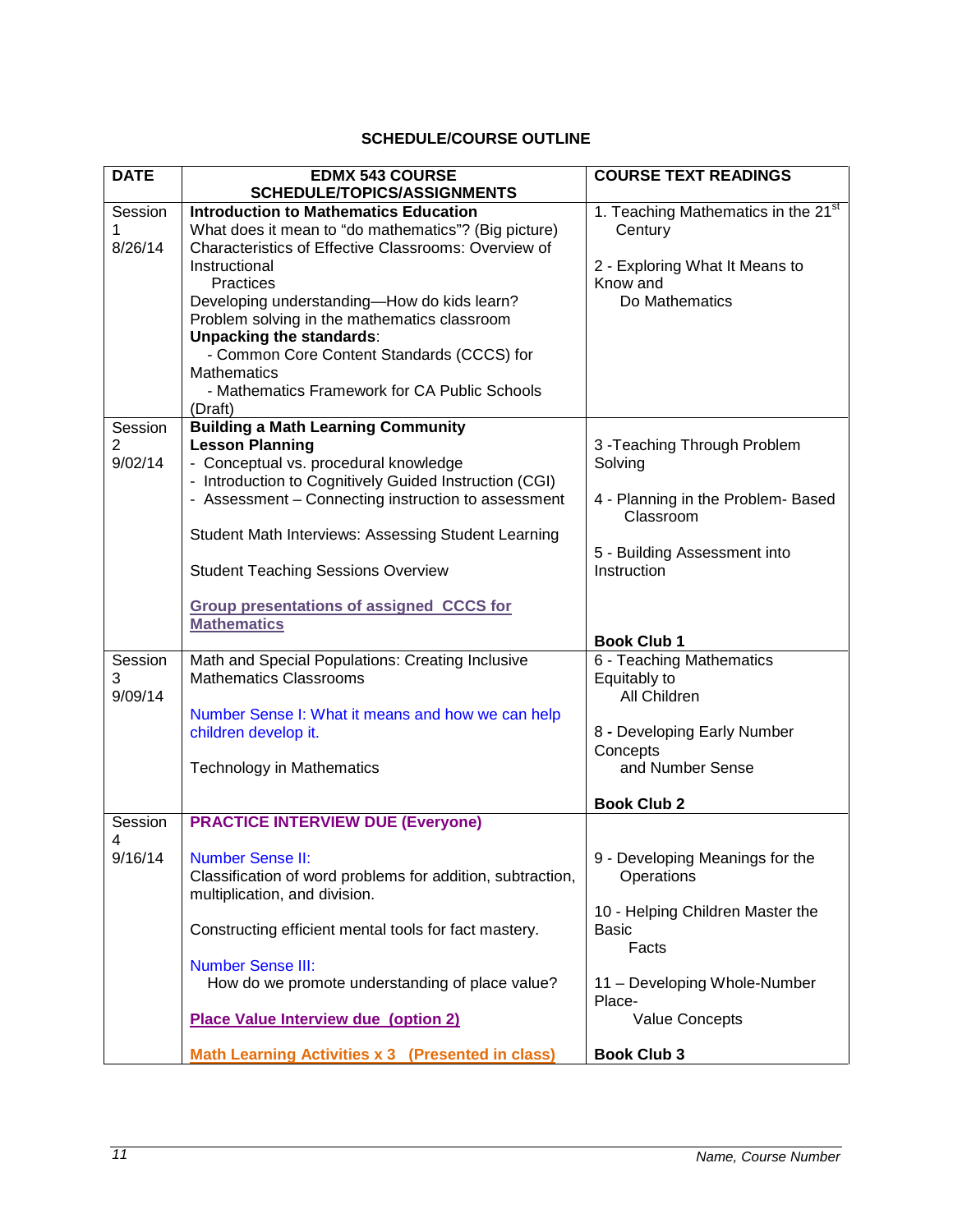| <b>DATE</b>              | <b>EDMX 543 COURSE</b><br>SCHEDULE/TOPICS/ASSIGNMENTS                                                                                                                                                                            | <b>COURSE TEXT READINGS</b>                                                                                                                               |
|--------------------------|----------------------------------------------------------------------------------------------------------------------------------------------------------------------------------------------------------------------------------|-----------------------------------------------------------------------------------------------------------------------------------------------------------|
| Session<br>5<br>9/23/14  | <b>Number Sense IV:</b><br>Flexible methods of computation/mental<br>strategies/estimation.<br>Error Patterns in Computation<br><b>Classroom Lesson Presentation: Number and</b><br>Operations in Base-10 (grades 1, 2, 3, or 4) | 12 - Developing Strategies for<br>Addition<br>and Subtraction Computation<br>13 - Developing Strategies for<br>Multiplication and Division<br>Computation |
| $***1$                   | <b>Addition/Subtraction OR Multiplication/Division</b><br>interview due (turn in only one interview) (option 2)<br>Algebraic Reasoning and Functions - Exploring<br>patterns, variables, and equations.                          | 14 - Algebraic Thinking:                                                                                                                                  |
| ***?                     | <b>Classroom Lesson Presentation: Operations and</b><br>Algebraic<br>Thinking (grades 1, 2, or 3)<br>Algebra interview due (option 2)                                                                                            | Generalizations,<br>Patterns, and Functions<br><b>Book Club 4</b>                                                                                         |
|                          | Math Learning Activities x 2 (Presented in class)                                                                                                                                                                                |                                                                                                                                                           |
| Session<br>6<br>9/30/14  | <b>Classroom Lesson Presentation: Operations and</b><br>Algebraic Thinking (grades 4 or 5)                                                                                                                                       |                                                                                                                                                           |
| ***3                     | <b>Fractions:</b><br>Constructing understanding of fractions; fraction<br>computation                                                                                                                                            | 15 - Developing Fraction Concepts<br>16 - Developing Strategies for<br>Fraction<br>Computation                                                            |
| $***4$                   | <b>Classroom Lesson Presentation: Number and</b><br>Operations: Fractions (grades 3, 4, or 5)                                                                                                                                    | 17 - Developing Concepts of<br><b>Decimals</b><br>and Percents                                                                                            |
|                          | <b>Fractions interview due (option 2)</b>                                                                                                                                                                                        |                                                                                                                                                           |
|                          | <b>Math Learning Activities x 2</b>                                                                                                                                                                                              | <b>Book Club 5</b><br>18 - Proportional Reasoning                                                                                                         |
| Session<br>7<br>10/07/14 | Measurement - Customary and metric system                                                                                                                                                                                        | 19 - Developing Measurement                                                                                                                               |
| ***5                     | <b>Classroom Lesson Presentation: Measurement and</b><br>Data (grades K, 1, 2, 3, 4, or 5)                                                                                                                                       | Concepts                                                                                                                                                  |
|                          | <b>Measurement interview due (option 2)</b>                                                                                                                                                                                      |                                                                                                                                                           |
|                          | Geometry - Developing geometric reasoning and<br>spatial sense                                                                                                                                                                   | 20 - Geometric Thinking and<br>Geometric                                                                                                                  |
|                          | <b>Classroom Lesson Presentation: Geometry (grades</b><br>K, 1, 2, or 3)                                                                                                                                                         | Concepts                                                                                                                                                  |
| ***6                     | <b>Geometry interview due (option 2)</b>                                                                                                                                                                                         | <b>Book Club 6</b>                                                                                                                                        |
|                          | <b>Math Teaching Sessions with TOE Students</b>                                                                                                                                                                                  |                                                                                                                                                           |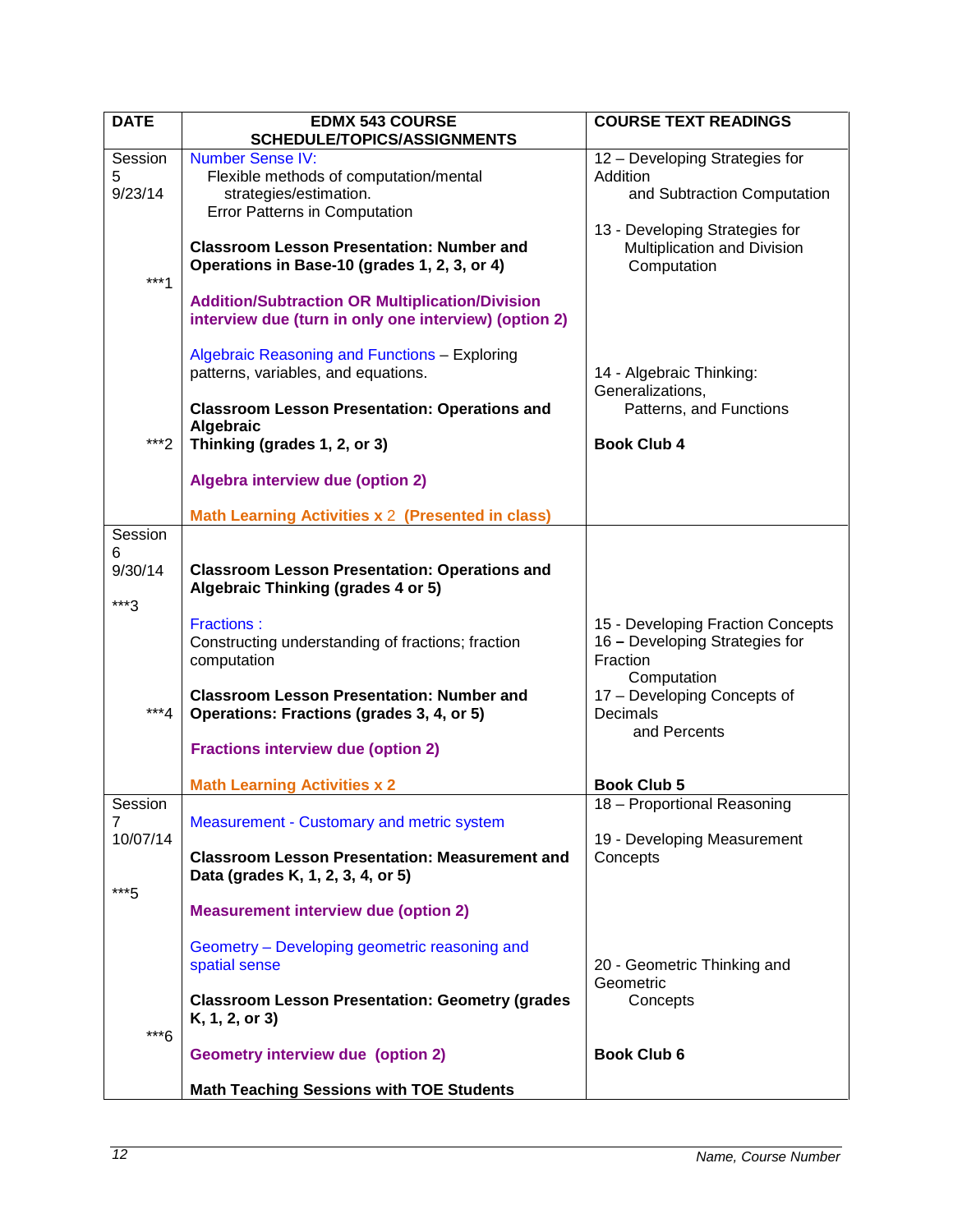| <b>DATE</b>  | <b>EDMX 543 COURSE</b><br><b>SCHEDULE/TOPICS/ASSIGNMENTS</b>                                                                          | <b>COURSE TEXT READINGS</b>                                     |
|--------------|---------------------------------------------------------------------------------------------------------------------------------------|-----------------------------------------------------------------|
| Session<br>8 | Probability & Data Analysis - Developing meaningful<br>experiences ingathering and displaying statistical data.                       | 21 - Developing Concepts of Data<br>Analysis                    |
| 10/14/14     | Exploring concepts of chance, simple and independent                                                                                  |                                                                 |
|              | events.                                                                                                                               | 22 – Exploring Concepts of<br>Probability                       |
| ***7         | <b>Classroom Lesson Presentation: Geometry (grades)</b><br>4 or 5)                                                                    |                                                                 |
|              |                                                                                                                                       | <b>DUE: Reflection on Math</b>                                  |
|              | <b>Course Wrap-Up</b>                                                                                                                 | Teaching<br><b>Sessions with TOE</b>                            |
|              |                                                                                                                                       | <b>Students</b>                                                 |
|              | Assessment - This competency will be infused<br>throughout the course. Use this chapter as one<br>reference for planning instruction. | 5 - Building Assessment into<br>Instruction                     |
|              | <b>Technology</b> – This competency will be infused<br>throughout the course. Use this chapter as an ongoing<br>reference.            | 7 – Using Technological Tools to<br>Teach<br><b>Mathematics</b> |

## **\* \* NOTE: While this syllabus is carefully planned, it may be modified or adjusted at any time in response to the learning needs of the class.**

**Color Coding Legend:** Blue = Mathematical Content and Course Topics Purple = Student Math Interviews Orange = Mathematical Learning Activities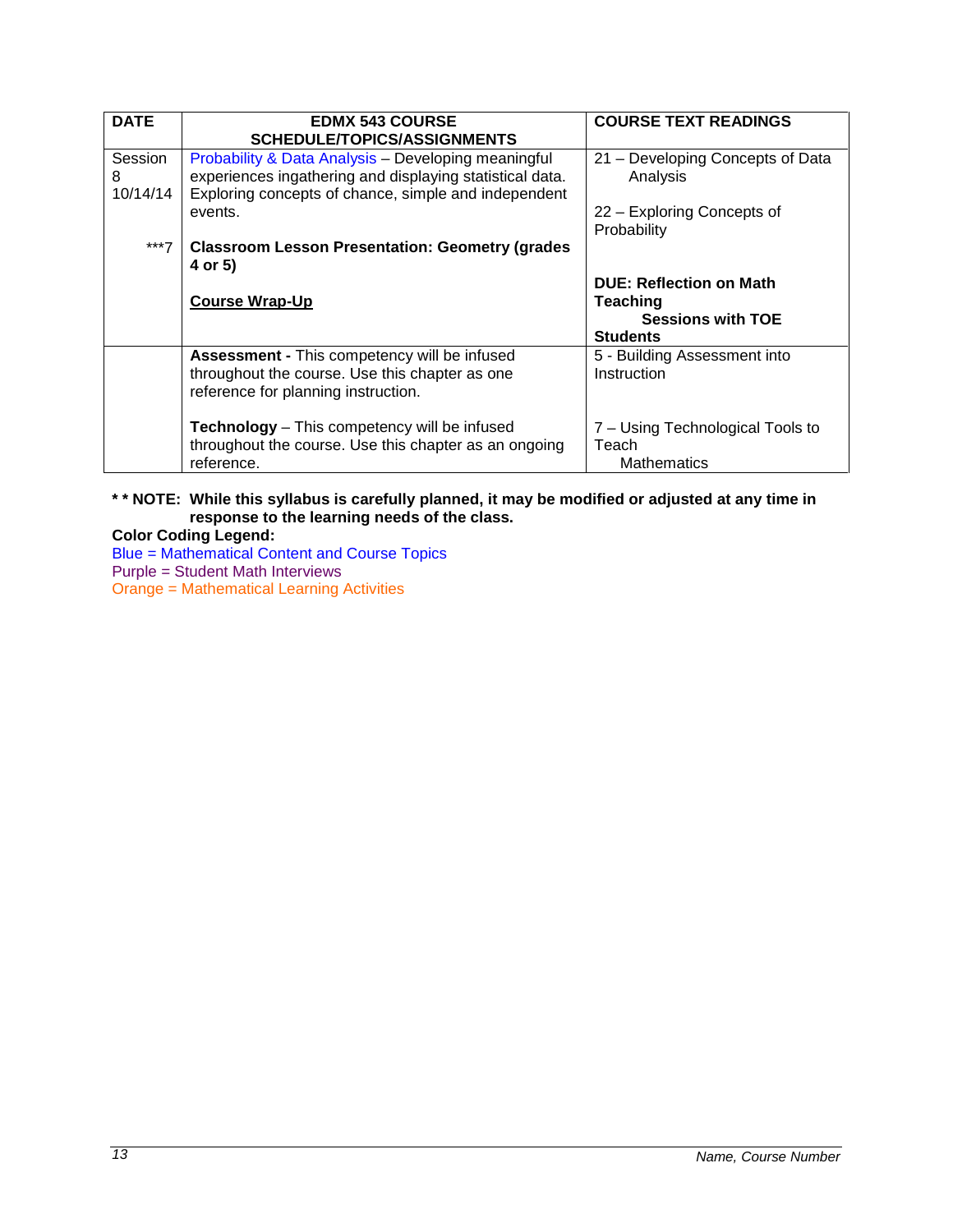## **LESSON DESIGN ELEMENTS**

#### <span id="page-13-0"></span>**Elements of the learning experience**

**Lesson Title**: What is the title of your lesson?

**Grade Level:**

**Content Area:** *Mathematics*

**Subject Matter:** *Number Sense, Measurement and Geometry, Algebra and Functions, Statistics, Data Analysis and Probability, Mathematical Reasoning*

**Time period for the learning experience:** 

**California Mathematics Content Standards**: *State-adopted content standards*

**Lesson objective(s) based on the content standards**: What do you want students to be able to do as a result of active engagement and learning in your lesson? What do you want students to know when the lesson investigation is finished? Write in complete sentences. Use an action verb and explain how students will demonstrate their new knowledge and understanding.

 Example: "The student will demonstrate understanding of \_\_\_\_\_\_\_\_\_\_\_." Or, "The student will be able to  $\qquad$  ".

**Mathematical Concept(s):** What are you trying to teach? What big idea(s) is/are the focus of your lesson? Do not say, "The students will \_\_\_\_\_\_\_\_\_\_." (That is an objective, not a concept.)

> *Example: In the set model for fractions, the whole is understood to be a set of objects and subsets of the whole make up fractional parts.*

**Class Description -** For the purpose of this assignment, the class description must include English Learners, Special Education students, and GATE students. Individualize this section base on your own assigned classroom.

> *Type of class (self contained, subject specific), time of year, general background of students learning in relationship to new learning (challenges and prior learning)*

 *English Learners: Special education: GATE student: Regular education:* 

#### **Developmental needs of the students at this age**

*Learning needs and developmental, age-appropriate skills needed by your students based on grade level.*

**Student Groupings**: *How will you group students for instruction?*

**Materials/Resources/Technology:** *What does the teacher need? What do the students need? Materials should include lists of supplies that will be needed to present this lesson.*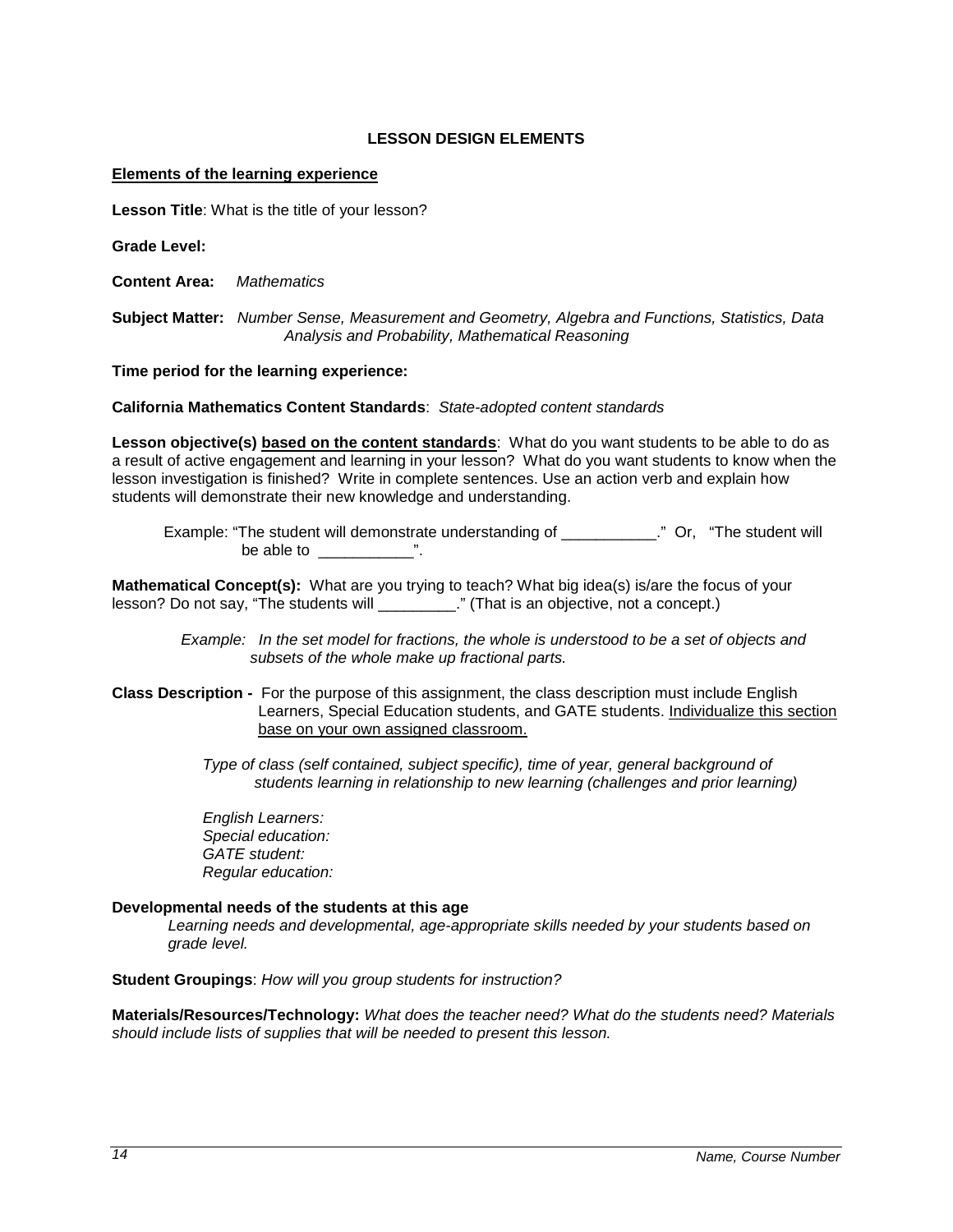#### **Assessment Plan**

- **Note:** Goals/objectives that will be assessed are based on the content standards and are tied to the Big Idea(s) (concepts) in your lesson.
- *Types of assessment: Prior knowledge (pre assessment), Formative (progress monitoring), Summative (final product)*

 *Description and Purpose of each Assessment Type listed above* 

 *Feedback strategies: How students will be informed of specific successes and challenges?*

*Description & Purpose of Differentiated/Adapted Assessment Methods for ONE of the following students:*

- *English Learner*
- *Learner with Special Needs*
	- *Learning Disability*
		- *Physical Disability*
- *GATE Student/Advanced Learners/Accelerated Learner*

 *How general assessment results will be used to inform instruction:*

#### **Criteria for Assessment**

What benchmark criteria will you use to grade the assessment? How will you know if a student has successfully completed the assessment and accomplished the learning goals? What will they do to show you they have succeeded?

**NOTE:** Criteria are based on the science content standards and the learning goals/objectives in your lesson.

**Lesson Activities**: Address the subject matter lesson objectives (tied to math content standards and developmental needs of the students described.

## **\* Please refer to the PROBLEM-BASED THREE-PART LESSON INSTRUCTIONAL MODEL at the end of this syllabus before you begin writing this part of your lesson design**

| <b>Instructional Strategies-</b>                                                                                                                       | <b>Student Activities -</b>                                                                         |
|--------------------------------------------------------------------------------------------------------------------------------------------------------|-----------------------------------------------------------------------------------------------------|
| What the teacher does during the instruction.                                                                                                          | What the students do during the lesson and                                                          |
|                                                                                                                                                        | independent practice.                                                                               |
| <b>LAUNCH:</b>                                                                                                                                         |                                                                                                     |
| Opening the Lesson/ INTO = Before the Lesson<br>Anticipatory Set - How will you motivate and focus<br>students? What prior knowledge do students need? | What will the students do?                                                                          |
| <b>EXPLORE:</b>                                                                                                                                        |                                                                                                     |
| Process/Steps of Instruction/ THROUGH =<br><b>During the Lesson</b>                                                                                    | For each of the steps of instruction (what the<br>teacher does), describe what the students will do |
| <b>Please ensure that the following GUIDING</b><br>QUESTIONS are addressed in this area of your<br>lesson design.                                      |                                                                                                     |
| How will you describe and model skills/tasks<br>1.                                                                                                     |                                                                                                     |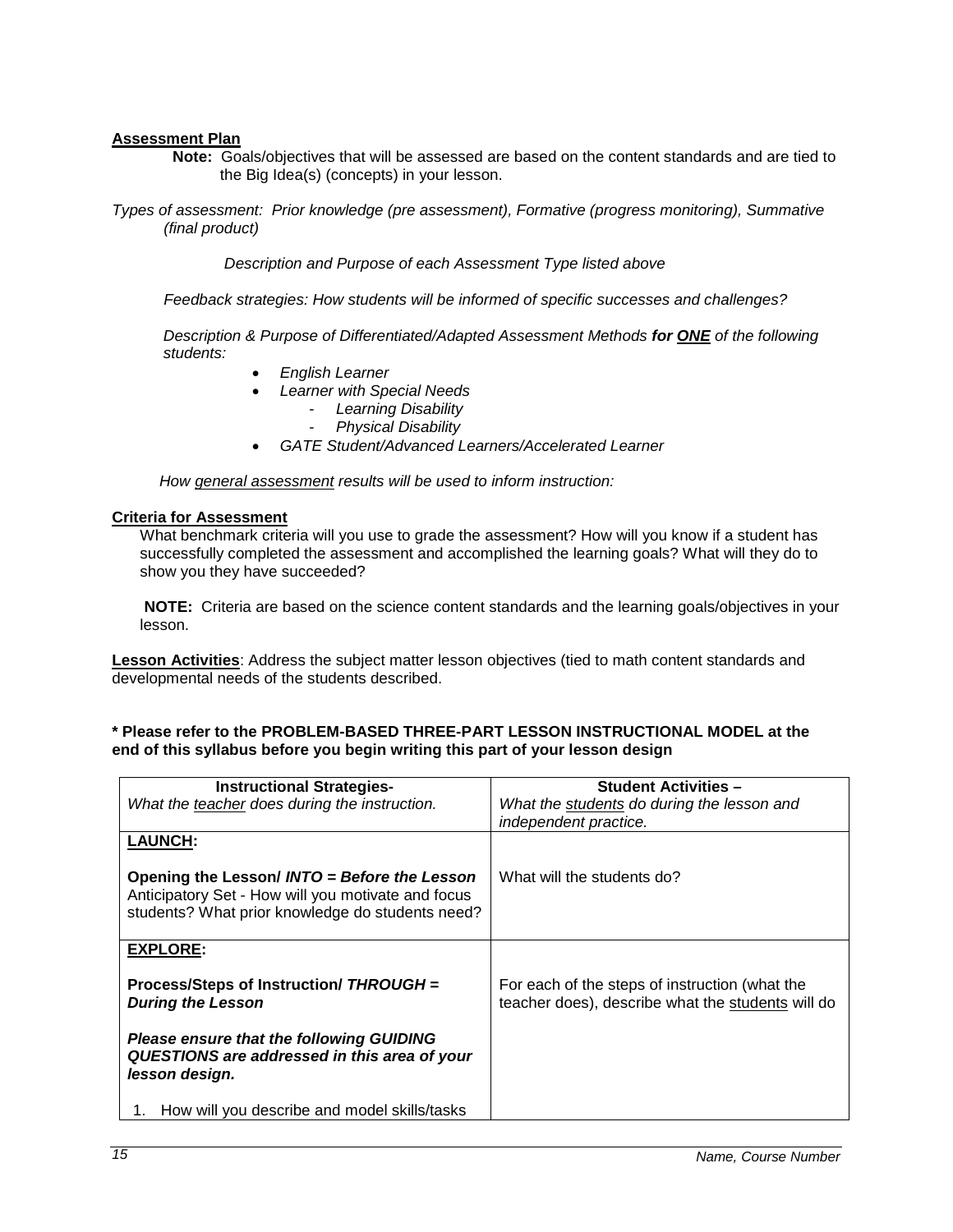|                                                     | required for the lesson?                                 |                                                 |
|-----------------------------------------------------|----------------------------------------------------------|-------------------------------------------------|
| 2.                                                  | How will you ensure that the mathematical                |                                                 |
|                                                     | concept(s) are clear and explicit?                       |                                                 |
| 3.                                                  | How will support the lesson objective(s)?                |                                                 |
| 4.                                                  | How will you actively involve all students?              |                                                 |
| 5.                                                  | How will you structure opportunities for the             |                                                 |
|                                                     | students to apply their learning in class with           |                                                 |
|                                                     | support?                                                 |                                                 |
| 6.                                                  | How will you check for students'                         |                                                 |
|                                                     | understanding?                                           |                                                 |
| 7.                                                  | How will you structure opportunities for the             |                                                 |
|                                                     | students to apply their learning in class                |                                                 |
|                                                     | independently?                                           |                                                 |
| 8.                                                  | How will you ensure that the independent                 |                                                 |
|                                                     | practice is at the appropriate level of difficulty       |                                                 |
|                                                     | for the various students?                                |                                                 |
| 9.                                                  | How will you assess that students have met               |                                                 |
|                                                     | the learning objectives?                                 |                                                 |
|                                                     | 10. What will your interventions consist of if the       |                                                 |
|                                                     | learning objectives are not being met?                   |                                                 |
|                                                     | <b>SUMMARY:</b>                                          |                                                 |
|                                                     |                                                          |                                                 |
|                                                     | Closure: How will you have students summarize            | How will the students summarize their learning? |
|                                                     | their learning to provide closure?                       |                                                 |
|                                                     |                                                          |                                                 |
|                                                     |                                                          |                                                 |
|                                                     | <b>BEYOND</b> = After the Lesson = Extending<br>Learning |                                                 |
|                                                     |                                                          | What will the students do?                      |
| Transfer: How will you structure opportunities for  |                                                          |                                                 |
| students to continue learning/practice and transfer |                                                          |                                                 |
|                                                     | learning after the lesson?                               |                                                 |
|                                                     |                                                          |                                                 |

## **Description & Purpose of Differentiated/Adapted Instructional Methods for ONE of the following students:**

- *English Learner*
- *Learner with Special Needs*
	- *Learning Disability*
	- *Physical Disability*
- *GATE Student/Advanced Learners/Accelerated Learner*

## **Rationale for Instructional Strategies:**

Why are the instructional strategies, student activities and resources appropriate for this class, (based on content and student development)?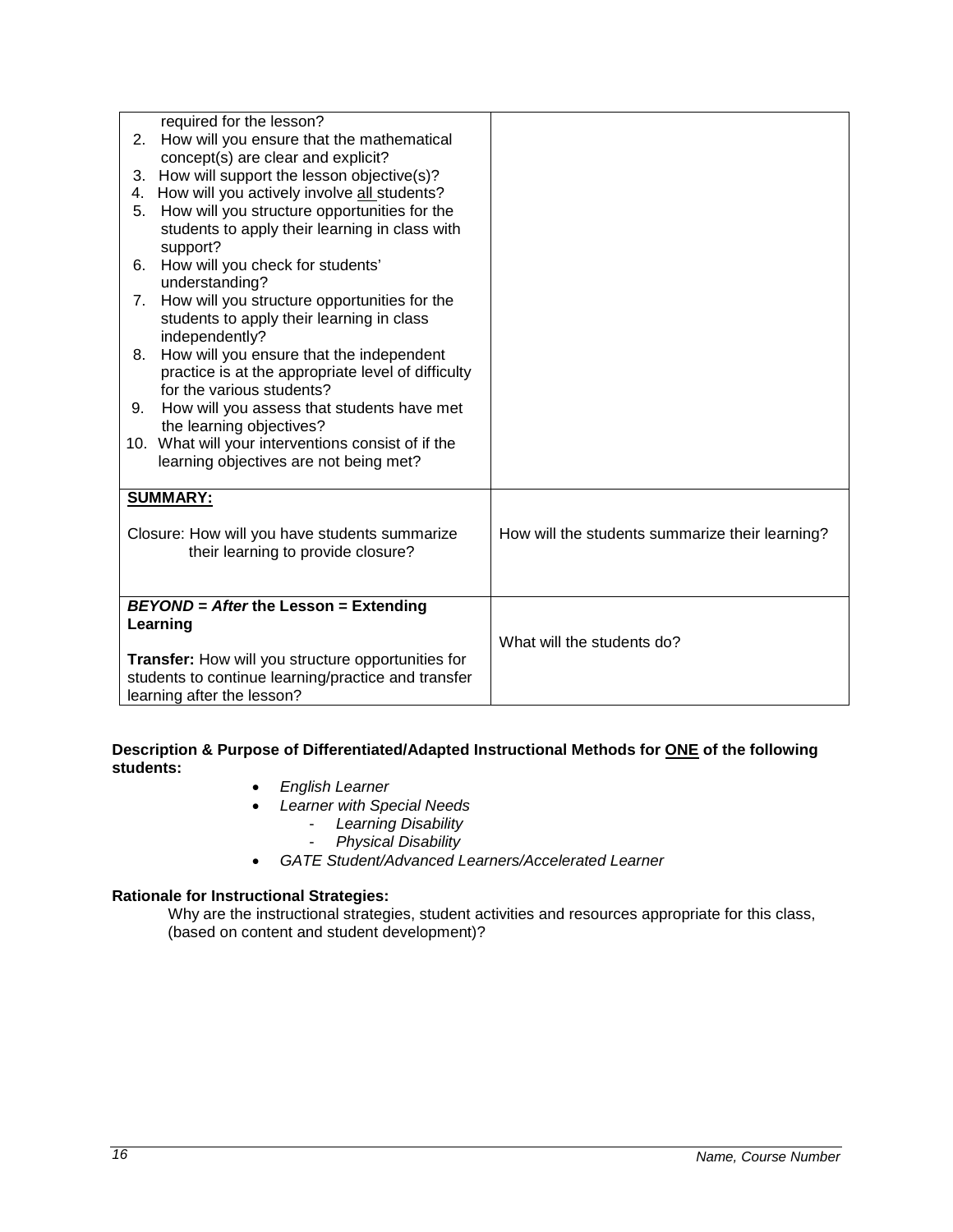## **\*PROBLEM-BASED THREE-PART LESSON INSTRUCTIONAL MODEL**

<span id="page-16-0"></span>Problem-centered teaching opens the mathematics classroom to exploring, conjecturing, reasoning, and communication. This model is very different from the "transmission" model in which teachers tell students facts and demonstrate procedures and then students memorize the facts and practice the procedures. This model looks at instruction in three phases: launching, explore, and summary.

## **Launch (Before)**

In the first phase, the teacher launches the problem with the whole class. This involves helping students understand the problem setting, the mathematical context, and the challenge. The following questions can help the teacher prepare for the launch:

- What are students expected to do?
- What do the students need to know to understand the context of story and the challenge of the problem?
- What difficulties can I foresee for students?
- How can I keep from giving away too much of the problem?

The launch phase is also the time when the teacher introduces new ideas, clarifies definitions, reviews old concepts, and connects the problem to past experiences of the student. It is critical that, while giving students a clear picture of what is expected, the teacher leaves the potential of the task intact. He or she must be careful not to tell too much and lower the challenge of the task to something routine or to cut off the rich array of strategies that may evolve from an open launch of the problem.

## **Explore (During)**

In the explore phase, students work individually, in pairs, in small groups, or occasionally as a whole class to solve the problem. As they work, they gather data, share ideas, look for patterns, make conjectures, and develop problem-solving strategies. It is inevitable that students will exhibit variation in their progress. The teacher's role during this phase is to move about the classroom, to observe individual performance, and to select specific student work samples to be shared during the summary phase. The teacher helps students persevere in their work and differentiate their work by asking appropriate questions and providing confirmation and redirection where needed. For students who are interested in and capable of deeper investigation, the teacher may provide additional challenges related to the problem. Although it is imperative that all students be given enough time and opportunity to thoroughly work on the problem, it is not always necessary for every student to finish the problem at this time.

The following questions can help the teacher prepare for the explore phase:

- How will I organize the students to explore this problem? (Individuals? Pairs? Groups? Whole class?)
- What materials will students need?
- How should students record and report their work?
- What different strategies can I anticipate they might use?
- What questions can I ask to encourage student conversations, thinking, and learning?
- What questions can I ask to focus their thinking if they become frustrated?
- What questions can I ask to challenge students if the initial question is "answered"?

#### **Summary (After)**

The summary phase of instruction begins when students have gathered sufficient data or made sufficient progress toward solving the problem. In this phase, students discuss their solutions as well as the strategies they used to approach the problem, organize the data, and find the solution. During the discussion, the teacher helps students enhance their understanding of the mathematics in the problem and guide them in refining their strategies into efficient, effective problem-solving techniques.